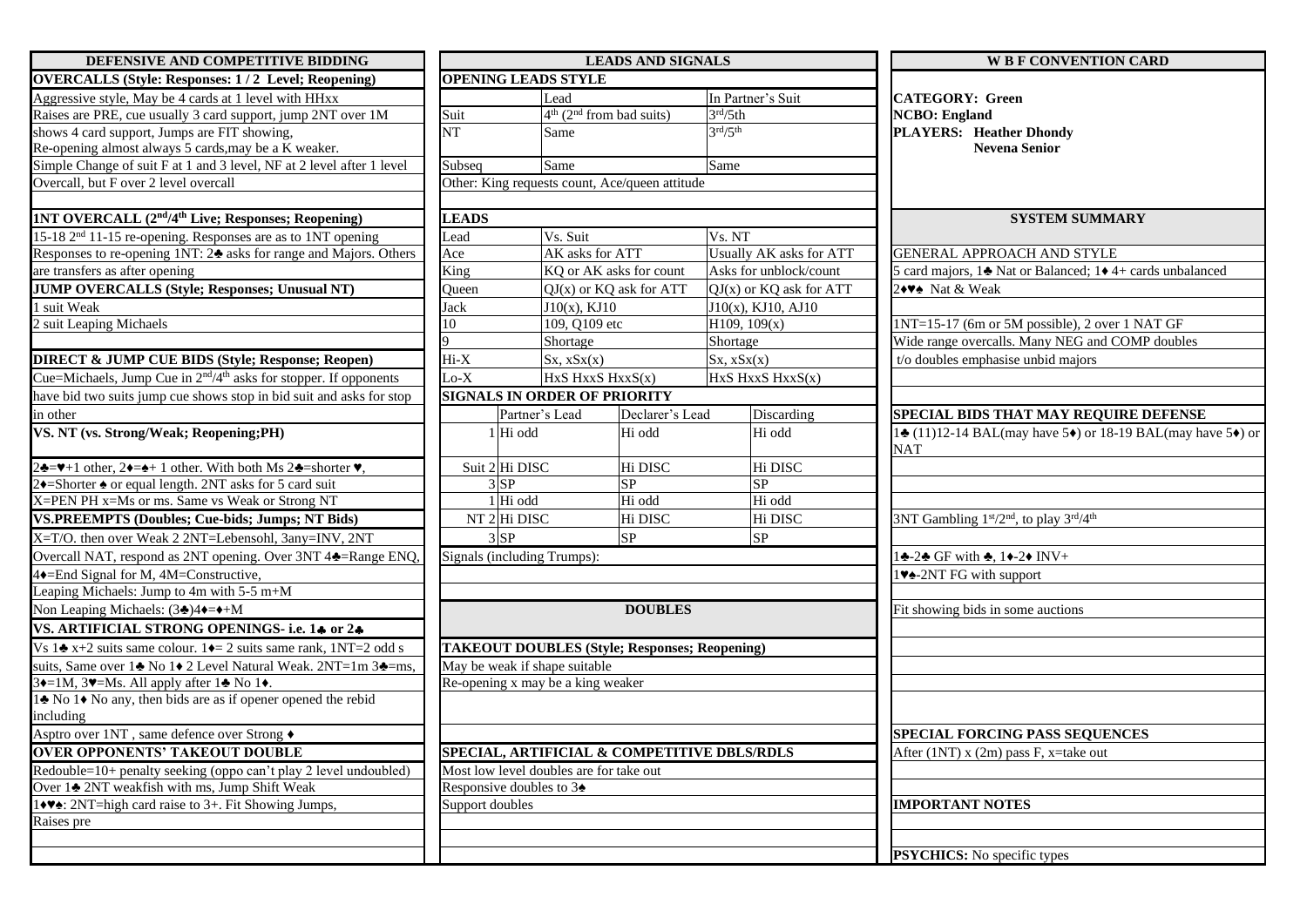|                      |                              | MIN. NO. OF<br>CARDS | NEG.DBL<br>THRU |                                                                              |                                                                                                                                                                                                                      |                                                                                                                                                                  |                                                        |  |  |  |
|----------------------|------------------------------|----------------------|-----------------|------------------------------------------------------------------------------|----------------------------------------------------------------------------------------------------------------------------------------------------------------------------------------------------------------------|------------------------------------------------------------------------------------------------------------------------------------------------------------------|--------------------------------------------------------|--|--|--|
| OPENING              | TICK IF<br>ARTIFICIAL        |                      |                 | <b>DESCRIPTION</b>                                                           | <b>RESPONSES</b>                                                                                                                                                                                                     | <b>SUBSEQUENT ACTION</b>                                                                                                                                         | <b>COMPETITIVE &amp; PASSED</b><br><b>HAND BIDDING</b> |  |  |  |
| $1 -$                | $\checkmark$                 | 2                    | $4\bullet$      | $(11)12-14$ BAL, May have $5\blacklozenge$                                   | NAT may bypass ♦ to show 4M. 2 or 3 + $\blacktriangleright$ Weak                                                                                                                                                     | 14-24-2♦ guarantees 4+4 then $2\blacktriangledown$ relay                                                                                                         | $2 \div =$ Constructive                                |  |  |  |
|                      |                              |                      |                 | or NAT or 18-19 BAL May<br>have $5\bullet$                                   | 2.4=FG with $\triangle$ (weak if opponents dbl)                                                                                                                                                                      | $1$ $\clubsuit$ -1M-2 $\blacklozenge$ = reverse or 18-19 BAL<br>14 1X 1NT=11-14 then 2-way Checkback<br>1.4-1M-3. ♦ 18-9 BAL with 4 card SUP (Note 2)            | 14 (x) $24 = Weak$                                     |  |  |  |
| $1\bullet$           | $\overline{4}$<br>$4\bullet$ |                      |                 | Unbal $5+$ cards unless $4-4-4-1$<br>(any singleton except $\blacklozenge$ ) | NAT Inverted raises, jump shift=strong but                                                                                                                                                                           | $1\bullet -1\vee -1NT=6\bullet +3\vee, 1\bullet -1\vee -2\bullet =6\bullet +3\vee$                                                                               | Jump=suit+◆ FIT                                        |  |  |  |
|                      |                              |                      |                 |                                                                              | $1 \bullet 3 \bullet = INV$                                                                                                                                                                                          | $1 \cdot -1 \cdot -1 N T = 4 + \cdot +4 \cdot N F$ , $1 \cdot -2 \cdot -3 N T = 4 -4 -$<br>4-1 15-17 2NT other 4441 (NOTE 2), 1 .<br>$1 \triangle -3 \vee =$ SPL |                                                        |  |  |  |
| $1$ v                |                              | 5                    | 3 <sub>•</sub>  | $NAT$ 11+ $HCP$                                                              | 2NT=FG 4+♥, 3▲/4m=SPL, Bergen Raises Note 1<br>3NT=Limited Splinter                                                                                                                                                  | $1 \vee -1 \wedge -1 N T = 11 - 14 BAL$ , with 2-way<br>checkback                                                                                                | Jump=suit $\Psi$ + FIT                                 |  |  |  |
| $1 \spadesuit$       |                              | 5                    | $3\vee$         | Nat 11+ HCP                                                                  | $2NT = FG$ 4+ $\spadesuit$ , 4m $\blacktriangledown$ = SPL, 3NT=limited SPL,<br>Bergen                                                                                                                               |                                                                                                                                                                  | Jump=suit $\triangle + FIT$                            |  |  |  |
| <b>INT</b>           |                              |                      | 3 <sub>•</sub>  | 15-17 BAL. 5M or 6m possible                                                 | 24=4 card Stayman, $2 \rightarrow -\bullet$ , $2 \rightarrow -\bullet$ , $2 \rightarrow -\text{range}$ eng<br>2NT=Puppet to $3\clubsuit$ (Note 3), 3 any slam try<br>4.4 $\triangleleft$ ⇒ = MM slam try/no slam try | After xfer new suit=FG, Jump=auto SPL<br>Smolen. After 2∗ 2◆ 3M=4M 5OM FG                                                                                        |                                                        |  |  |  |
| $2 -$                | $\checkmark$                 | $\overline{0}$       |                 | $23+$ or any FG                                                              | $2 \div 50-7$ , others NAT                                                                                                                                                                                           | 24-2♦-2♥=Kokish (23-24 BAL or 28+ BAL<br>or $\vee$ . 24-2 $\vee$ -2NT=25-27 BAL                                                                                  | Unchanged                                              |  |  |  |
| $2\bullet$           | $\checkmark$                 | 5                    |                 | Weak 5-9 (6-10 VUL (5) 6 card<br>INT <sub>4th</sub>                          | 2NT=relay New suit=NF at 2-level F1 at 3-level                                                                                                                                                                       |                                                                                                                                                                  | Unchanged                                              |  |  |  |
| $2\bullet$           |                              | 5                    |                 | Weak 5-9 (6-10 VUL (5) 6 card<br>INT <sub>4th</sub>                          | 2NT=relay New suit=NF at 2-level F1 at 3-level                                                                                                                                                                       |                                                                                                                                                                  |                                                        |  |  |  |
| $2\spadesuit$        |                              | 5                    |                 | Weak 5-9 (6-10 VUL (5) 6 card<br>INT <sub>4th</sub>                          | 2NT=relay New suit=F1                                                                                                                                                                                                |                                                                                                                                                                  |                                                        |  |  |  |
| 2NT                  |                              |                      |                 | 20-22 BAL                                                                    | 34=Puppet Stayman, $3 \rightarrow w$ , $3 \rightarrow w$ = $\rightarrow$ , $3 \rightarrow w$ = ms<br>4any=2 below slam try                                                                                           | $2NT - 3 - 3NT = 5$                                                                                                                                              |                                                        |  |  |  |
| 34444                |                              |                      |                 | <b>NAT PRE</b>                                                               | New suit=F unless Game, 4m=assumed to be cue                                                                                                                                                                         |                                                                                                                                                                  |                                                        |  |  |  |
| 3NT                  | $\checkmark$                 |                      |                 | Solid m and $\langle K \text{ outside } 1\text{st}/2 \text{nd} \rangle$      | 4454= $p/c$                                                                                                                                                                                                          |                                                                                                                                                                  |                                                        |  |  |  |
| $44$ + $4$ $\bullet$ |                              |                      |                 | <b>NAT PRE</b>                                                               |                                                                                                                                                                                                                      |                                                                                                                                                                  |                                                        |  |  |  |
|                      |                              |                      |                 |                                                                              |                                                                                                                                                                                                                      |                                                                                                                                                                  |                                                        |  |  |  |
|                      |                              |                      |                 |                                                                              |                                                                                                                                                                                                                      | HIGH LEVEL BIDDING                                                                                                                                               |                                                        |  |  |  |
|                      |                              |                      |                 |                                                                              |                                                                                                                                                                                                                      | RKCB (3041) DOPI, Cue bids can be 1 <sup>st</sup> or                                                                                                             |                                                        |  |  |  |
|                      |                              |                      |                 |                                                                              |                                                                                                                                                                                                                      | 2 <sup>nd</sup> round control<br>If cue is x then $xx=1$ sr round                                                                                                |                                                        |  |  |  |
|                      |                              |                      |                 |                                                                              |                                                                                                                                                                                                                      | Void showing responses 5NT=odd                                                                                                                                   |                                                        |  |  |  |
|                      |                              |                      |                 |                                                                              |                                                                                                                                                                                                                      | keycards+Q, 6x=even keycards+Q                                                                                                                                   |                                                        |  |  |  |
|                      |                              |                      |                 |                                                                              |                                                                                                                                                                                                                      | 6 trump suit=higher ranking void                                                                                                                                 |                                                        |  |  |  |
|                      |                              |                      |                 |                                                                              |                                                                                                                                                                                                                      |                                                                                                                                                                  |                                                        |  |  |  |